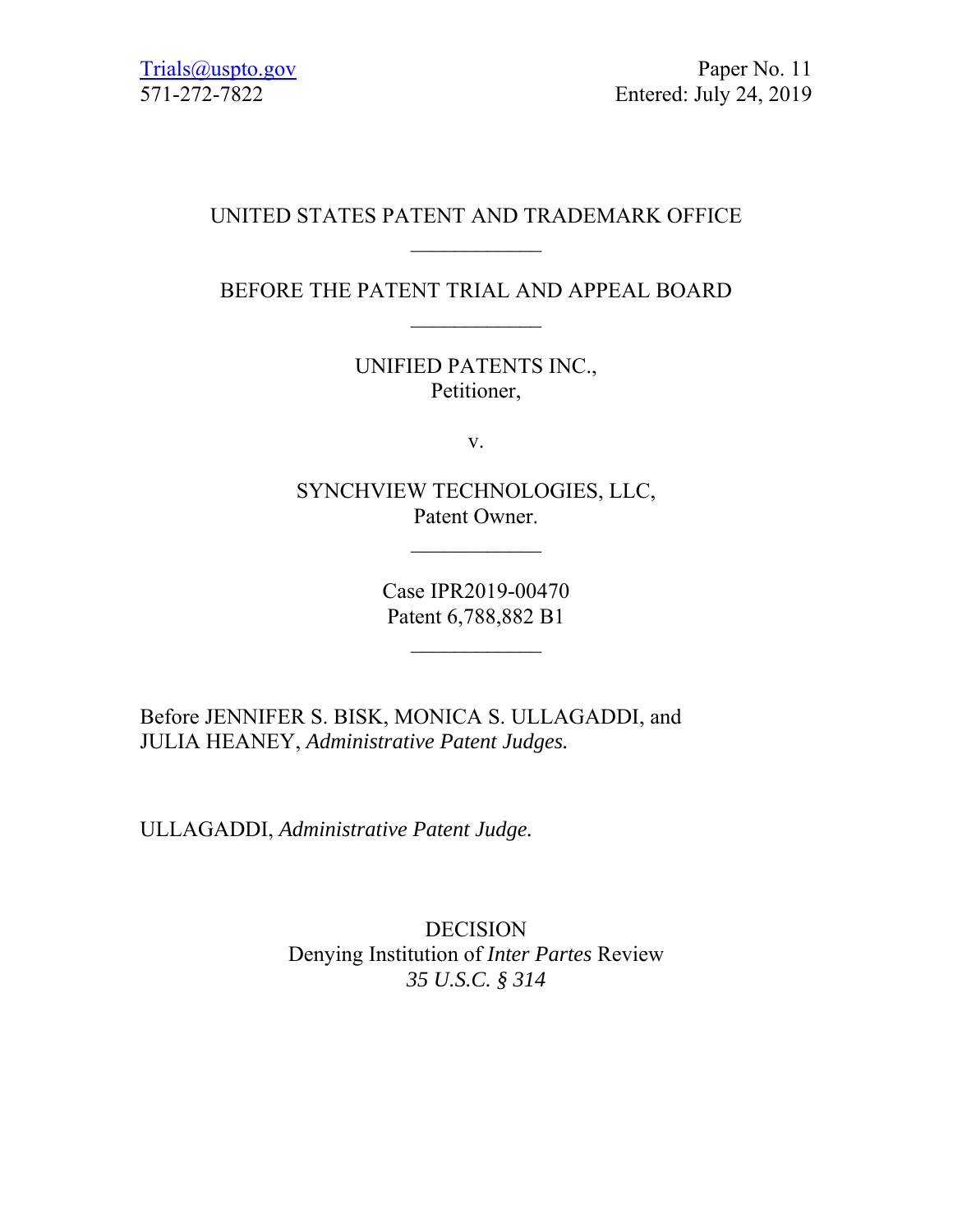### I. INTRODUCTION

Unified Patents, Inc. ("Petitioner") requests *inter partes* review of claims 1–3, 5–10, 12, 13, 16–25, 27, 28, and 31–33 of U.S. Patent No. 6,788,882 B1 ("the '882 patent," Ex. 1001) pursuant to 35 U.S.C. §§ 311 *et seq*. Paper 1 ("Pet."). Synchview Technologies, LLC ("Patent Owner") filed a preliminary response. Paper 8 ("Prelim. Resp.").

Under 35 U.S.C. § 314(a), an *inter partes* review may not be instituted "unless . . . the information presented in the petition . . . shows that there is a reasonable likelihood that the petitioner would prevail with respect to at least 1 of the claims challenged in the petition." A decision to institute under 35 U.S.C. § 314 may not institute on fewer than all claims challenged in the petition. *SAS Inst., Inc. v. Iancu*, 138 S. Ct. 1348 (2018). The decision to institute is "a binary choice—either institute review or don't." *Id.* at 1355.

For the reasons that follow, we do not institute an *inter partes* review of the '882 patent.

#### II. BACKGROUND

#### *A. Related Proceedings*

In its Mandatory Notices, Patent Owner indicates co-pending district court cases that may be affected by a decision rendered in the present proceeding. Paper 8, 2–3. Petitioner does not identify any related proceedings. *See generally* Pet.

#### *B. The '882 Patent*

The '882 patent is titled "Systems and Methods for Storing a Plurality of Video Streams on a Re-Writeable Random-Access Media and Time- And Channel-Based Retrieval Thereof." Ex. 1001, [54]. The '882 patent discloses a digital video recorder (DVR) that "remedies the shortcomings of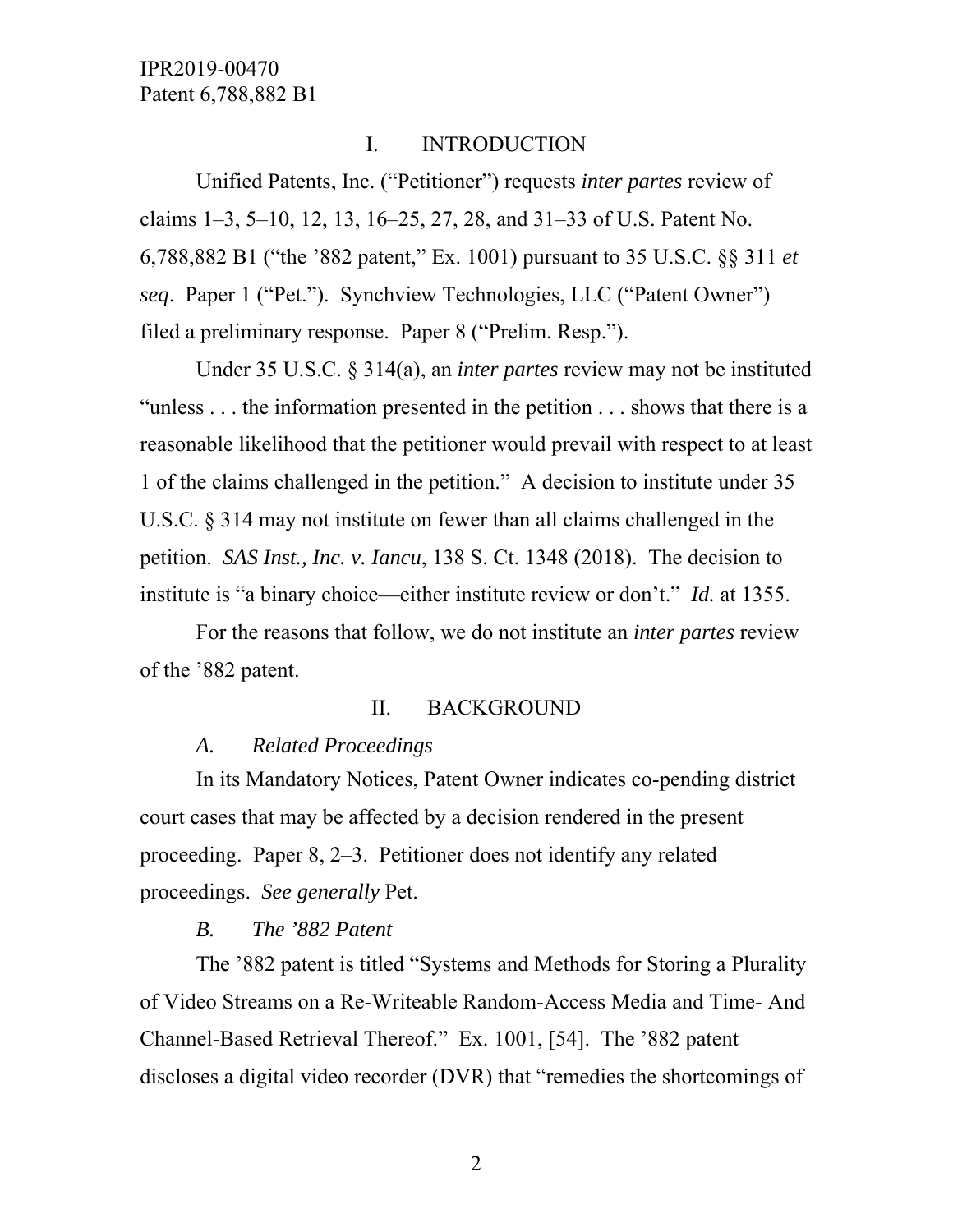traditional video recording methods . . . by combining an essentially limitless (only limited by the cost of the equipment) capability [to] concurrently . . . record a number of channels on a random-access medium while being able concurrently to play back any of these channels for viewing." *Id.* at 2:9–16. The '882 patent further discloses "stor[ing] [a] plurality of channels together with time information to allow the plurality of channels to be synchronized with respect to one another," which "allows a user to surf synchronized, prerecorded channels in a way that imitates . . . real-time channel surfing[.]" *Id.* at 2:64–3:3. The '882 patent describes "temporal[l]y stor[ing] . . . more than one video channel (e.g., television or cable channels)" to support channel surfing and time surfing. *Id.* at 5:23–25.

With respect to channel surfing, the '882 patent discloses that "a user, using the currently available technology in televisions and cable converters ('boxes') can, in rapid succession (but only in real-time, as time progresses) switch from one channel to another by either entering a channel number or hitting a channel 'up' (or 'down') button." *Id.* at 5:38–43. With respect to time surfing, the '882 patent discloses that "[t]he user can freely time surf in either time direction" and "[t]he only time-boundaries are that one cannot surf past now into the future (on the higher time side), and the current time minus the total recorded time (on the lower time side)." *Id.* at 5:52–56. As an inventive aspect, the '882 patent discloses that, "[b]y broadening the concept of the channel/time block concept, the user can use the same search paradigm for recorded as well as regular real time programming." *Id.* at  $9:4 - 7.$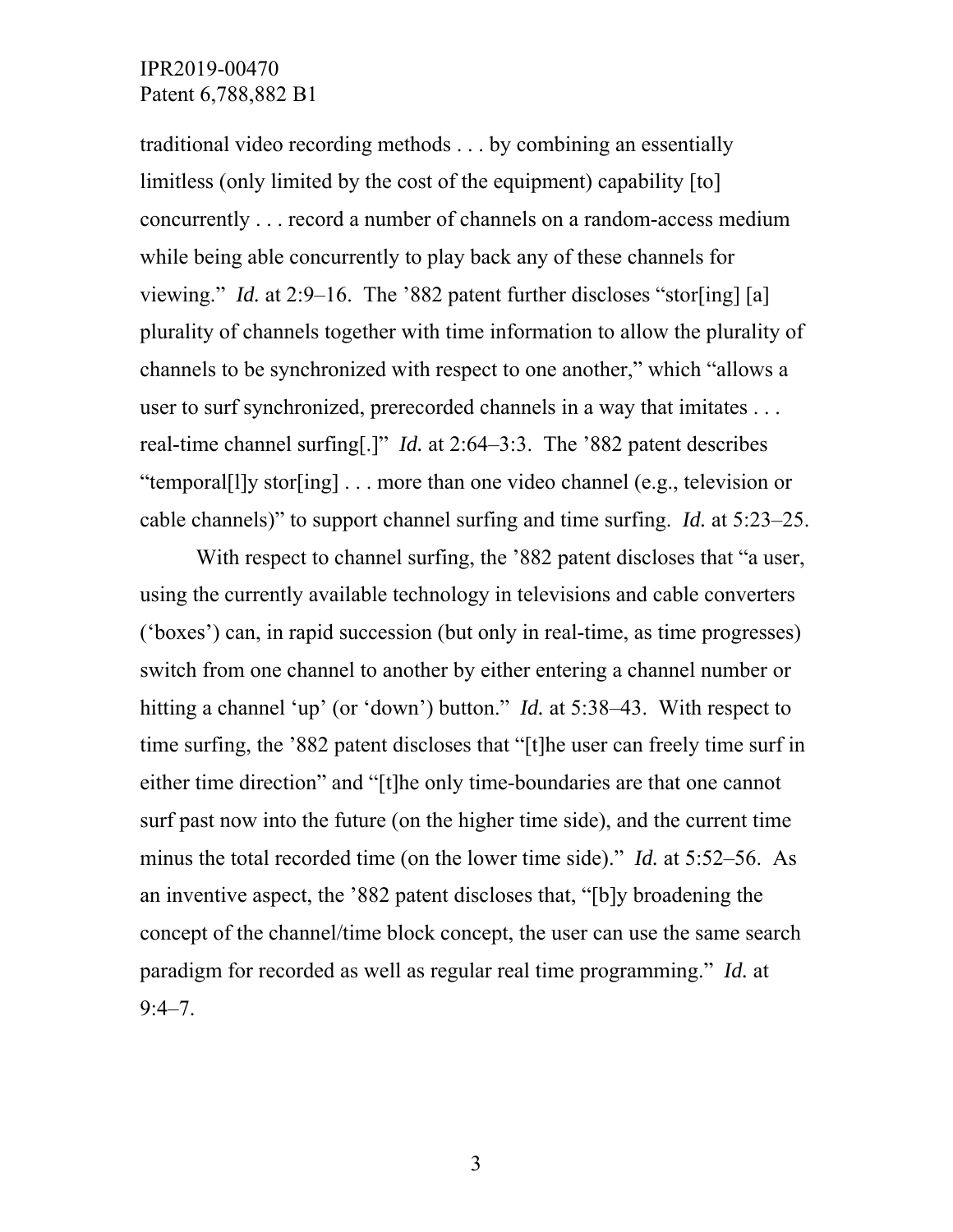### *C. Illustrative Claims*

As noted above, Petitioner challenges claims 1–3, 5–10, 12, 13, 16–25,

27, 28, and 31–33 of the '882 patent, of which claims 1 and 19 are

independent. Independent claims 1 and 19 are illustrative and recite:

1. A digital video recorder (DVR) for recording a plurality of television broadcast programs, comprising:

a mass data storage unit that concurrently and continuously receives and digitally stores a plurality of television broadcast programs together with time information to allow said plurality of stored television broadcast programs to be synchronized with respect to one another; and

a channel viewer, coupled to said mass storage unit, that retrieves a portion of one of said plurality of stored television broadcast programs from said mass data storage unit based on a received command and presents said portion on a video display device.

Ex. 1001, 18:5–17.

19. A method of operating a digital video recorder, comprising the steps of:

receiving a plurality of television broadcasts, each television broadcast including a video signal; and

concurrently and continuously digitally storing said plurality of television broadcasts on a mass data storage unit and storing said plurality of television broadcasts together with time information to allow said plurality of stored television broadcasts to be synchronized with respect to one another upon replay of said stored television broadcasts.

*Id.* at 19:7–17.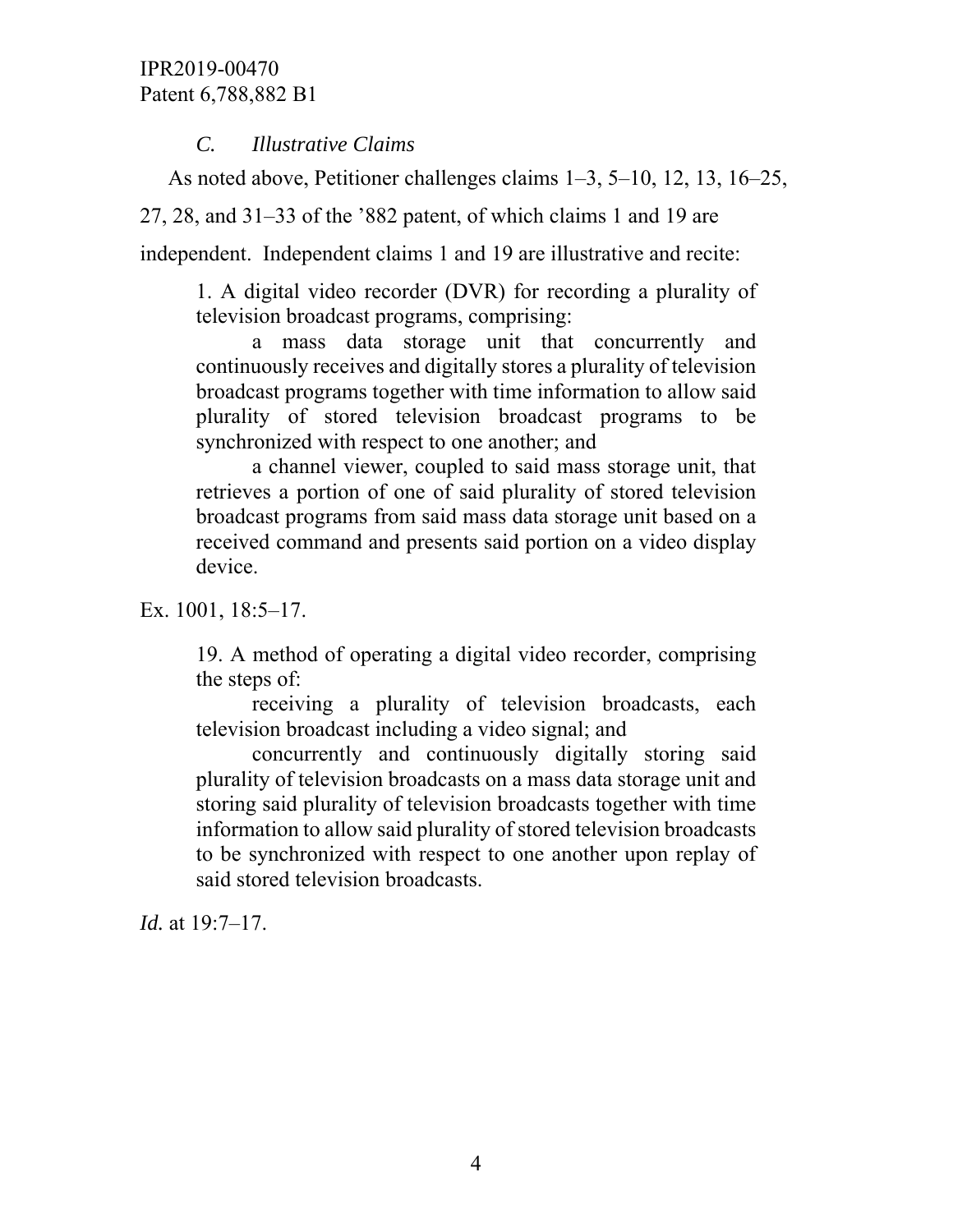### *D. Level of Ordinary Skill in the Art*

Petitioner contends

A person having ordinary skill in the art ("PHOSITA") would have been a person having, as of April 17, 1998: (1) at least an undergraduate degree in computer science, computer engineering, electrical engineering or a similar technical field; and (2) two or more years of experience in analysis, design, or development related to video storage and playback systems, particularly in the context of television broadcast systems.

Pet. 5–6 (citing Ex. 1003 ¶¶ 25–27). "For purposes of its Preliminary Response, Patent Owner accepts Petitioner's asserted level of ordinary skill in the art[.]" Prelim. Resp. 7–8.

Based on our review of the '882 patent, the types of problems and solutions described in the '882 patent and cited prior art, and the testimony of Petitioner's declarant, we adopt and apply Petitioner's definition of a person of ordinary skill in the art at the time of the claimed invention.

*E. Asserted Grounds of Unpatentability* 

Petitioner asserts that claims 1–3, 5–10, 12, 13, 16–25, 27, 28, 31–33 of the '882 patent are unpatentable over the following challenges.

Claims 1–3, 5–9, 12, 13, 16, 19–24, 27, 28, and 31 are asserted to be unpatentable under 35 U.S.C. § 103(a) as obvious over U.S. Patent No. 5,751,282 to Girard et al. (Ex. 1003, "Girard") and U.S. Patent No. 6,901,209 B1 to Cooper et al. (Ex. 1004, "Cooper").

Claims 10, 12, 25, and 27 are asserted to be unpatentable under 35 U.S.C. § 103(a) as obvious over Girard, Cooper, and U.S. Patent No. 6,226,447 B1 to Sasaki et al. (Ex. 1005, "Sasaki").

Claims 17, 18, 32, and 33 are asserted to be unpatentable under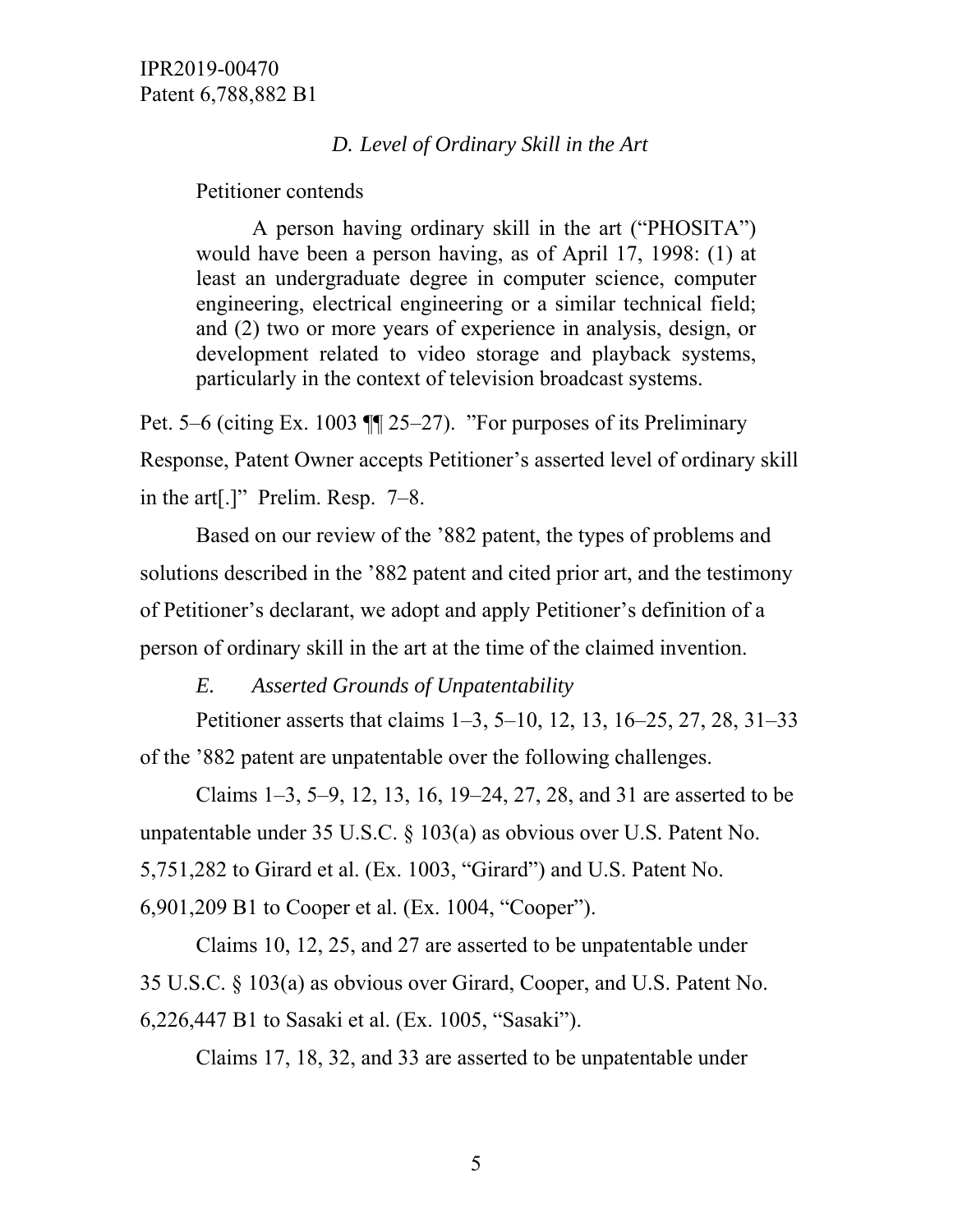35 U.S.C. § 103(a) as obvious over Girard, Cooper, and U.S. Patent No.

5,371,551 to Logan et al. (Ex. 1006, "Logan").

Petitioner also relies on the Declaration of Dr. Gary Tjaden (Ex. 1007) in support of its arguments.

Patent Owner supports its Preliminary Response with the Declaration of Mr. David B. Lett (Ex. 2002).

## III. DISCUSSION

*A. Claim Construction* 

For *inter partes* reviews filed on or after November 13, 2018, we apply the same claim construction standard used by Article III federal courts and the ITC, both of which follow *Phillips v. AWH Corp.*, 415 F.3d 1303 (Fed. Cir. 2005) (en banc), and its progeny. 83 Fed. Reg. 51340 (Oct. 11, 2018). Because the instant Petition was filed on December 30, 2018, we apply that standard here. Accordingly, we construe each challenged claim of the '882 patent to generally have "the ordinary and customary meaning of such claim as understood by one of ordinary skill in the art and the prosecution history pertaining to the patent." 37 C.F.R. § 42.100(b).

# *1. Preamble of Independent Claims 1 and 19*

With respect to the preamble of independent claim 1 ("A digital video") recorder (DVR) for recording a plurality of television broadcast programs"), Petitioner contends that the "'882 Patent does not limit the 'mass data storage unit' to any specific logical or physical structure" based on the disclosure that "[t]hose skilled in the art will understand that the logical or physical structure of the underlying disk storage does not limit the scope of the present invention." Pet. 22 (quoting Ex. 1001, 4:1–9); *see id.* at 43 (citing the discussion of claim 1 with respect to the challenge to claim 19).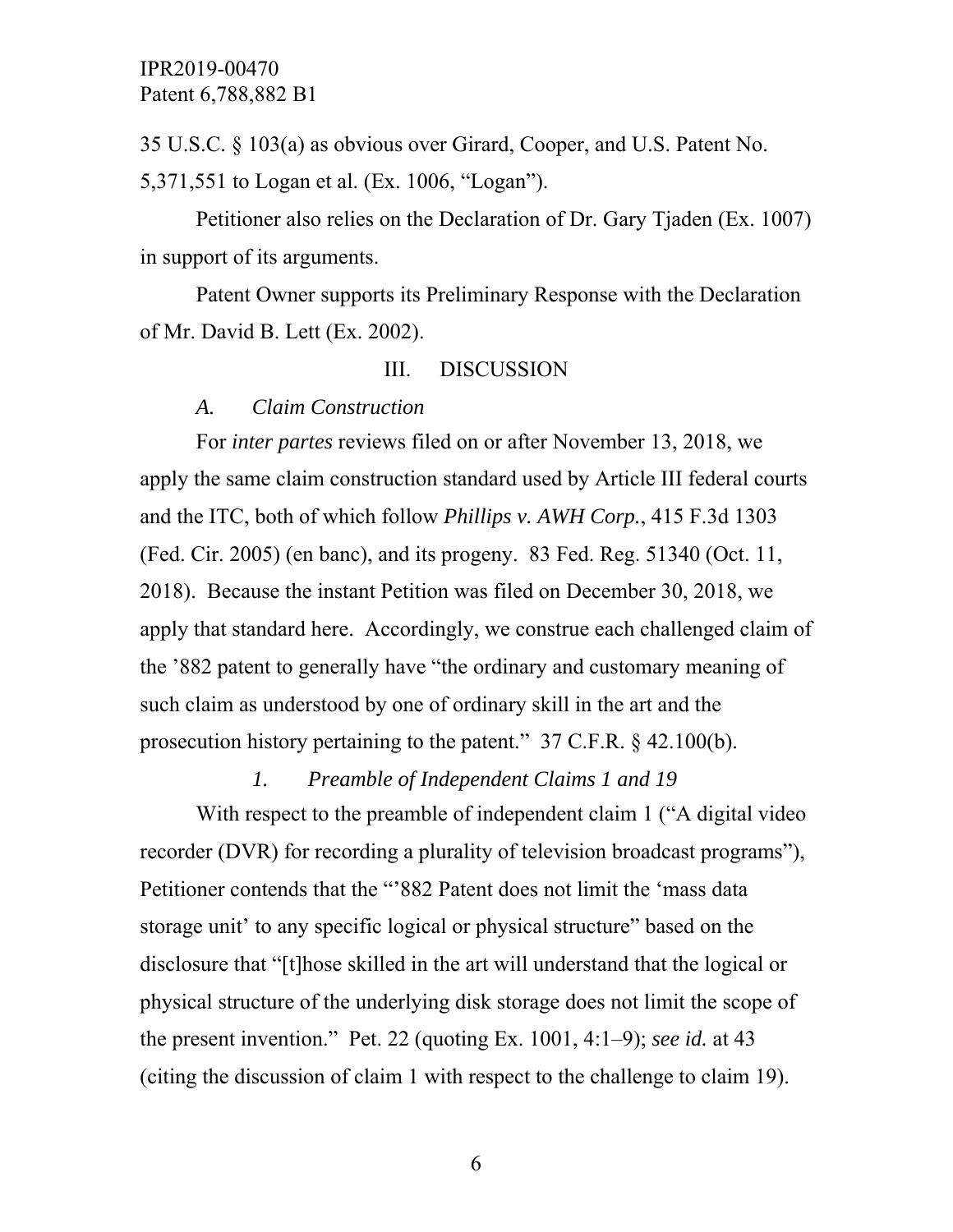Based on the quoted portion of the '882 patent, Petitioner argues that the DVR recited in the preamble is not limiting. *See id.*

Patent Owner contends that the claim language, the specification, and the prosecution history make clear that the DVR recited in independent claims 1 and 19 constitutes a structural feature, and as such, the preambles should be construed to be limiting. Prelim. Resp. 8–9 (citing Ex. 2002  $\P$ [24–26; Ex. 1002, 115, 200–201). Patent Owner's declarant testifies that "[t]he Examiner required the applicants to amend the claims during prosecution to specify that the phrase 'DVR' in the preambles of certain dependent claims referred to a 'digital video recorder,'" and that the Examiner would not have required an amendment to address the supposed ambiguity of the acronym DVR by itself had the preamble been construed to be non-limiting. Ex. 2002 | 24. Patent Owner further points to statements made during prosecution in support of its argument that the preambles of claims 1 and 19 are limiting. *See* Prelim. Resp. 9 (quoting Ex. 1002, 200– 201) ("claim 5 [issued claim 1] is fully patentable over Hite. Hite fails to teach or suggest a digital video recorder that 'concurrently receives and digitally stores a plurality of channels.'... The above reasoning applies to claim 24 [issued claim 19] as well").

The preamble may be construed as limiting "if it recites essential structure or steps, or if it is 'necessary to give life, meaning, and vitality' to the claim." *Catalina Mktg. Int'l, Inc. v. Coolsavings.com, Inc.*, 289 F.3d 801, 808 (Fed. Cir. 2002) (quoting *Pitney Bowes, Inc. v. Hewlett–Packard Co.*, 182 F.3d 1298, 1305 (Fed. Cir. 1999)). "A preamble is not regarded as limiting, however, 'when the claim body describes a structurally complete invention such that deletion of the preamble phrase does not affect the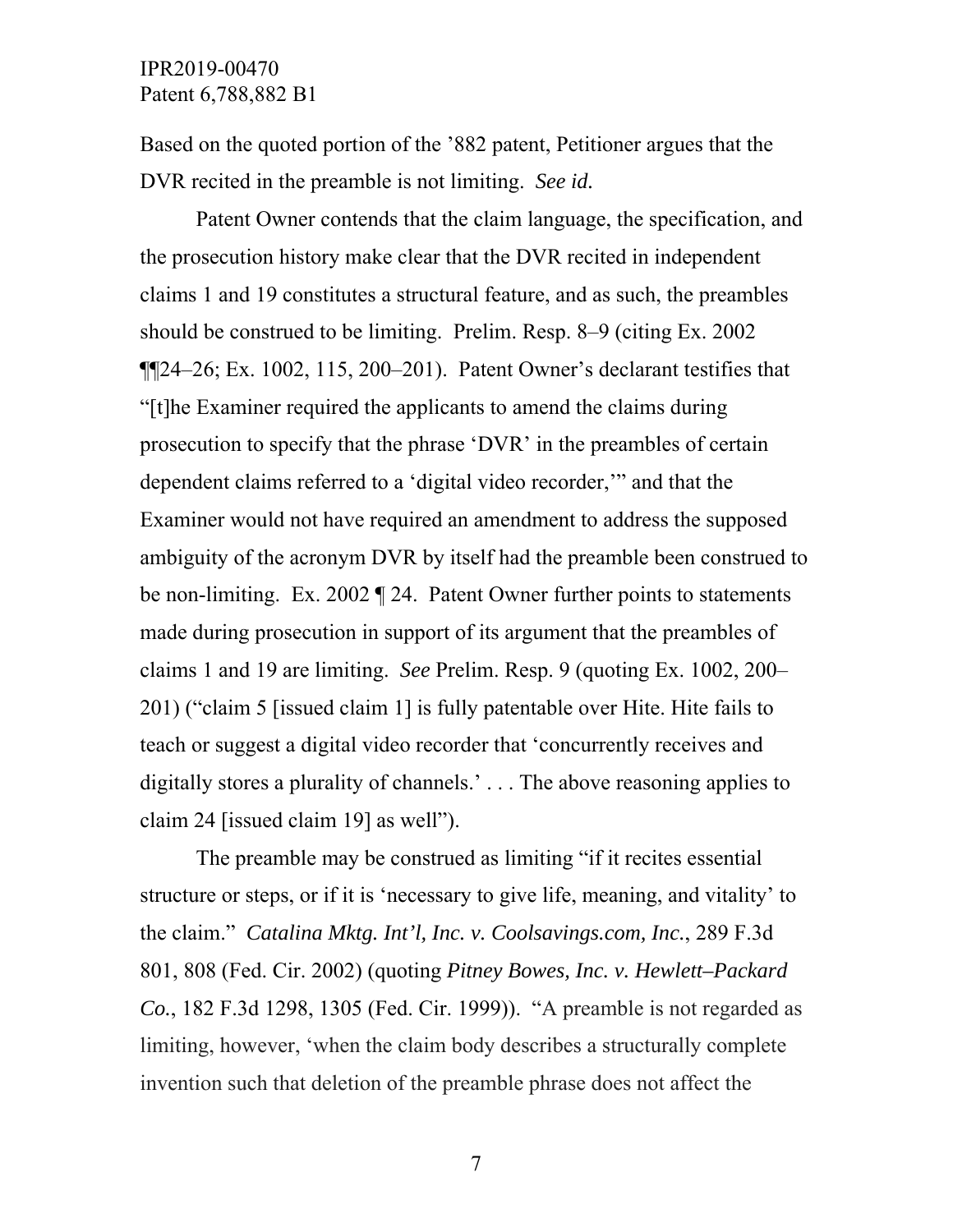structure or steps of the claimed invention.'" *American Medical Sys., Inc. v. Biolitec, Inc.*, 618 F.3d 1354, 1358–59 (Fed. Cir. 2010) (quoting *Catalina,* 289 F.3d at 809). The Federal Circuit has "held that the preamble has no separate limiting effect if, for example, 'the preamble merely gives a descriptive name to the set of limitations in the body of the claim that completely set forth the invention.'" *Id.* at 1359 (quoting *IMS Tech., Inc. v. Haas Automation, Inc.,* 206 F.3d 1422, 1434–35 (Fed. Cir. 2000)).

In *Poly-America, L.P. v. GSE Lining Technology, Inc.*, 383 F.3d 1303, 1310 (Fed. Cir. 2004), the Court construed "blown-film" preamble language to be limiting because the "specification is replete with references to the invention as a 'blown-film' liner," "[t]he phrase is used repeatedly to describe the preferred embodiments, and the entire preamble 'blown-film textured liner' is restated in each of the patent's seven claims." The Court found that

[T]he inventor considered that the "blown-film" preamble language represented an important characteristic of the claimed invention. We therefore agree with the district court's conclusion that a "[r]eview of the entirety of the '047 patent reveals that the preamble language relating to 'blown-film' does not state a purpose or an intended use of the invention, but rather discloses a fundamental characteristic of the claimed invention that is properly construed as a limitation of the claim itself."

*Id*.

Unlike in *American Medical*, the term "DVR" is not merely descriptive of the structure and steps recited respectively in independent claims 1 and 19. Like in *Poly-America*, the specification discloses aspects in which a DVR must, not can, be part of the invention in every embodiment of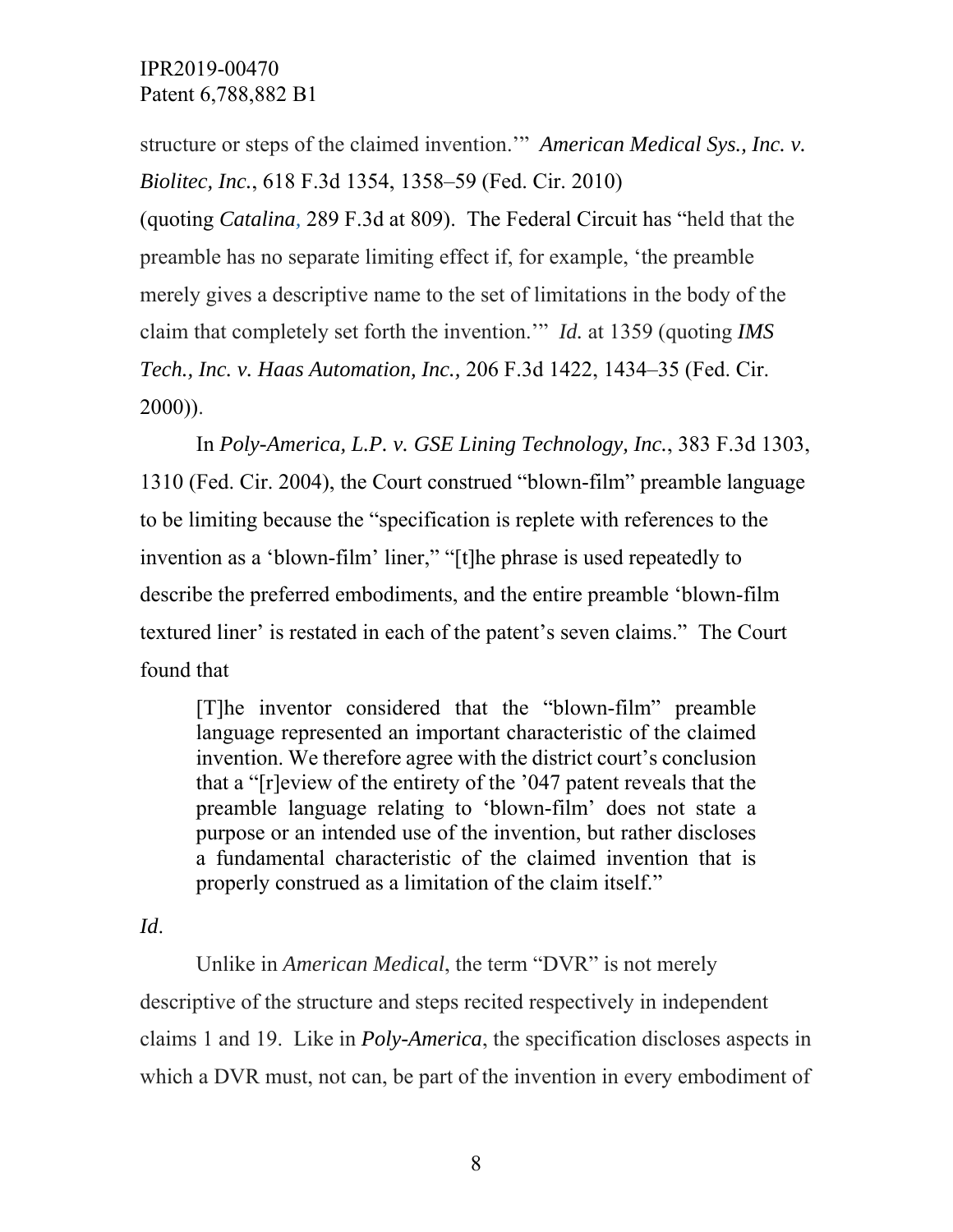the '882 patent. *See Watts v. XL Sys., Inc.*, 232 F.3d 877, 882–83 (Fed. Cir. 2000) (construing "misaligned taper angles" to be limiting, in part, because the specification "d[id] not explicitly discuss an embodiment without misaligned taper angles," and the because specification "actually limits the invention to embodiments with misaligned taper angles"). In particular, the '882 patent discloses that "*[t]he digital video recorder of the present invention* remedies the shortcomings of traditional video recording methods

. . . by combining an essentially limitless (only limited by the cost of the equipment) capability concurrently to record a number of channels on a random-access medium while being able concurrently to play back any of these channels for viewing." *Id.* at 2:9–16 (emphasis added); *see also id.* at 17:57–58 ("the present invention provides a DVR and a method of operating the same").

We are not persuaded by Petitioner's argument that the preamble is not limiting based on Petitioner's premise that the '882 patent does not limit the claimed mass storage data unit (*see* Pet. 22, 43) because the portion of the disclosure quoted by Petitioner relates to the whether there is a single or multiple disk volumes for storing a plurality of channels *within* the mass data storage unit (*see* Ex. 1001, 4:1–9). It does not specify that the mass data storage unit need not to be part of a DVR. Nothing in the cited portion of the '882 patent indicates that the inventors intended to redefine DVR such that the mass data storage unit and the channel viewer are not components thereof, or that these components are physically distributed from each other, as discussed in further detail below. *See* Ex. 1001, 4:1–9.

Upon review of the '882 patent, we determine that the preamble recites essential structure of the invention–it does not merely highlight the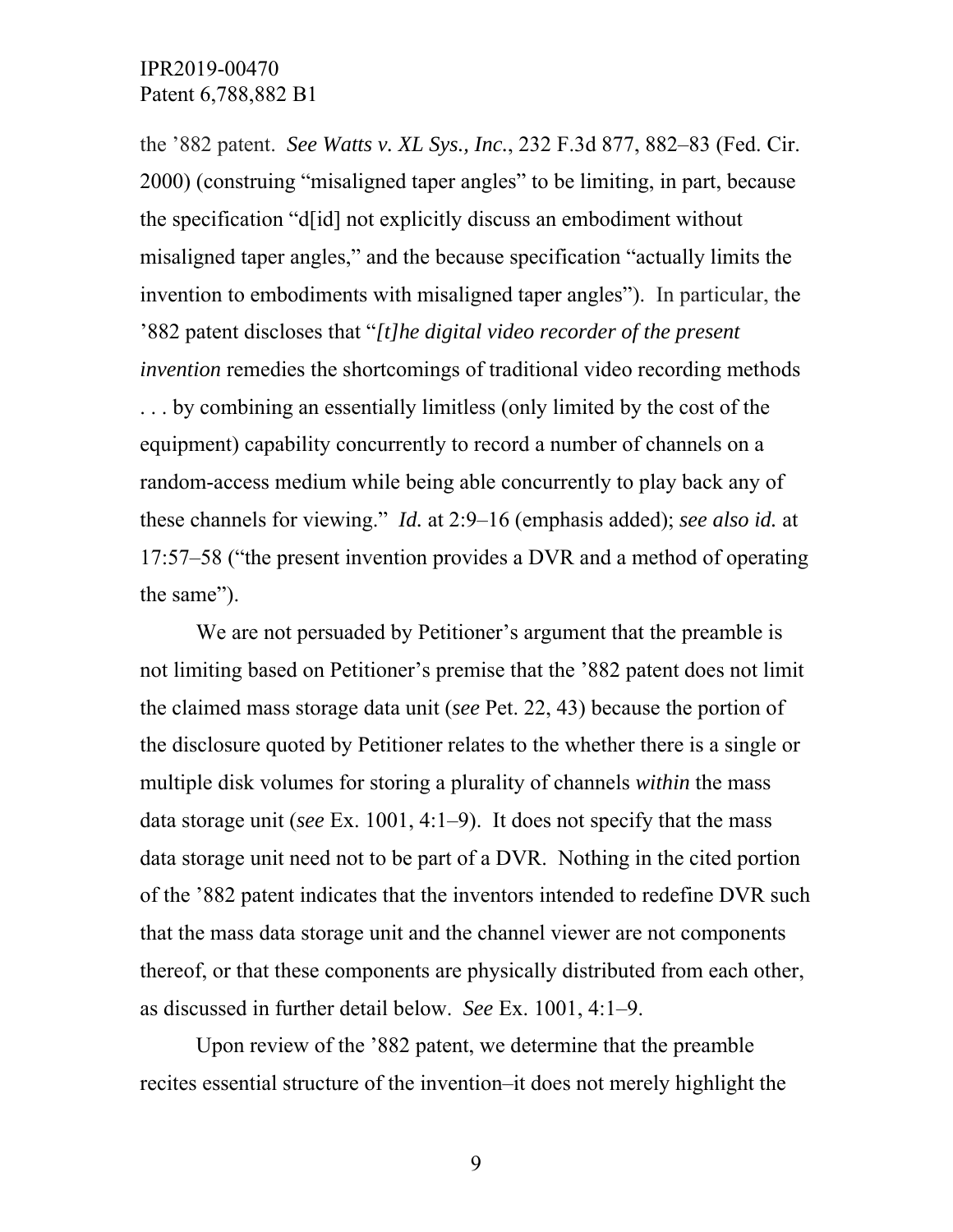primary intended use of the invention. *See Toro Co. v. White Consol. Indus.*, 199 F.3d 1295, 1300–1301 (Fed. Cir. 1999) (construing claim to require a particular configuration where the specification "describe[d] the advantages of [the configuration] as important to the invention" and did not disclose other configurations); *Microsoft Corp. v. Multi–Tech Sys., Inc.*, 357 F.3d 1340, 1351–52 (Fed. Cir. 2004) (construing claim to require limitation that was "central to the functioning of the claimed invention[ ]"); *Alloc, Inc. v. Int'l Trade Comm'n*, 342 F.3d 1361, 1369–70 (Fed. Cir. 2003) (construing claim to include limitation because "very character of the invention" required that the limitation be part of every embodiment).

Because we determine the preamble is limiting, we address the construction of the term DVR.

According to Patent Owner, "the Microsoft Computer Dictionary and Dictionary of Video and Television Technology both define 'DVR' in the context of *a user-controlled device* rather than a centralized on-demand server." Prelim. Resp. 15 (emphasis added). The Microsoft Computer Dictionary defines DVR as

Technology allowing broadcast television programming to be digitized and played back immediately. Television signals are routed through a hard drive, converted to a digital format and displayed in real-time or, at the viewer's option, on a delayed basis. DVR technology can be used like a VCR to record favorite programs in advance, with the user picking the programs to be recorded from an online programming guide. DVR capabilities can also be added to products that have related digital technologies and components, such as set-top boxes and digital TV converters.

Ex. 2004, 303. The Dictionary of Video and Television Technology defines DVR as follows: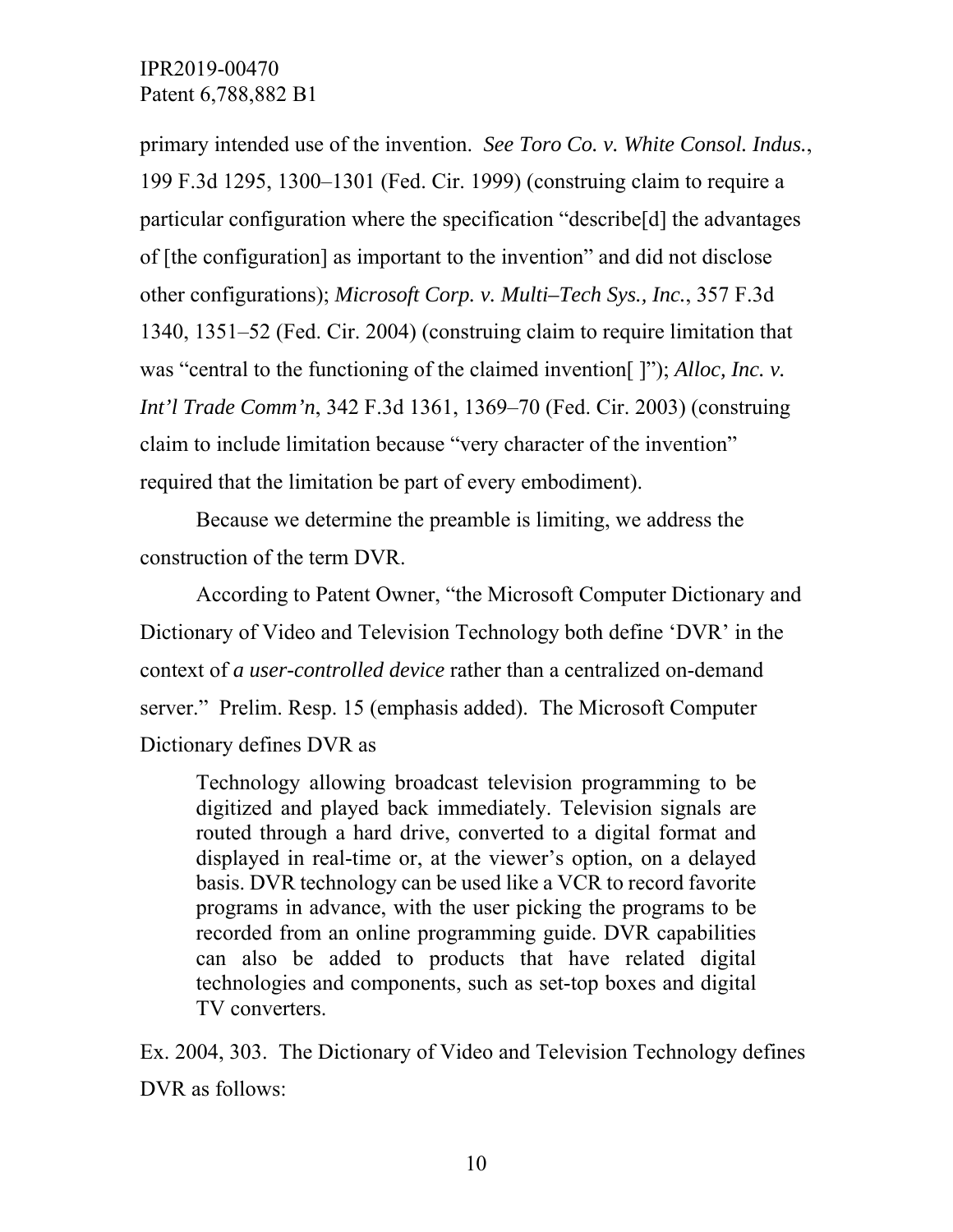DVRs can be thought of [as] a digital version of the VCR, with several enhancements. Instead of a tape, the DVR uses an internal hard disk to store compressed audio/video, and has the ability to record and playback at the same time. The main advantage that DVRs have over VCRs is their ability to time shift viewing the program as it is being recorded. This is accomplished by continuing to record the incoming live program, while retrieving the earlier part of the program that was just recorded. The DVR also offers pause, rewind, slow motion, and fast forward control, just as with a VCR.

#### Ex. 2005, 87.

 The '882 patent does not define the claim term DVR. As such, we consider the extrinsic evidence offered by Patent Owner. Both dictionary definitions define a DVR as concurrently digitizing broadcast programming and providing VCR-like functionality with respect to earlier-recorded, digitized content.

According to Petitioner, to the extent the preamble *is* construed to be limiting, the applied references disclose a DVR. Pet. 15–16. We understand Petitioner's arguments with respect to Girard to implicitly construe DVR as a system having physically distributed components (*see infra* § III.B) because "[c]laim 1 does not require that time information be stored on the same physical disk or structure as the program data to satisfy the requirement that the time information be stored 'with' the broadcast programs." *See* Pet. 22; *see also id.* at 27 ("Claim 1 does not specify whether the channel viewer must be locally coupled to the mass storage unit or whether it can be remotely distributed from the mass data storage unit; therefore it should not be construed to be limited to local or remote coupling.").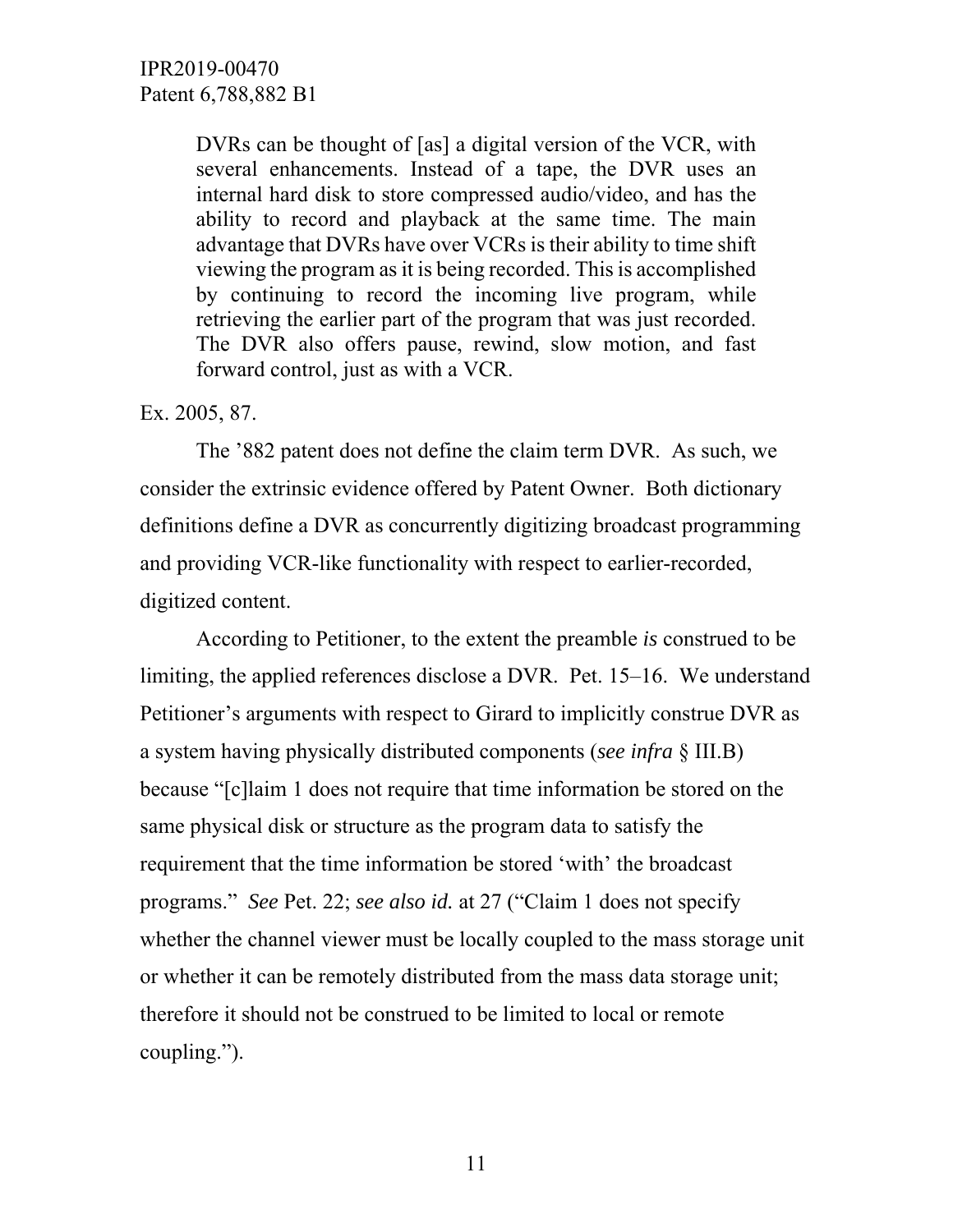To the extent Petitioner's argument constitutes a construction for the claim term DVR, we are not persuaded to adopt Petitioner's proposed construction because Petitioner does not cite sufficient evidence in support of its position.

The portion of the '882 patent cited by Petitioner in support of its arguments does not indicate that the disk volume storage of the mass data storage unit is located separately from the claimed channel viewer. *See* Ex. 1001, 4:1–9. Indeed, the cited portion only refers to "the logical or physical structure of the underlying disk storage" of the mass data storage unit, but does not mention its location relative to the channel viewer. *Id.* Petitioner's declarant testifies that the ordinarily skilled artisan "would have recognized by 1998 the various trade-offs between having a remote video-on-demand system (e.g., allowing a user's set top box to access a remote storage unit to access recorded programs) and a local video on-demand system (storing recorded programs locally)." Ex. 1007 ¶ 35. Dr. Tjaden does not testify that either a remote video-on-demand system or the local video on-demand system would have been understood by the ordinarily skilled artisan to teach or suggest a DVR. *See id.* Thus, Dr. Tjaden's testimony does not support Petitioner's position that DVR encompasses an interactive television system, such as Girard's, with physically distributed components. *See* Pet. 15–16 (citing Ex. 1007 ¶¶ 42–44).

For the foregoing reasons, we determine that Patent Owner has the better position. Irrespective of which of the dictionary definitions proposed by Patent Owner we adopt, Petitioner has failed to demonstrate that Girard, either alone or in combination with Cooper (or any other secondary reference), discloses a DVR because none of challenges demonstrate that the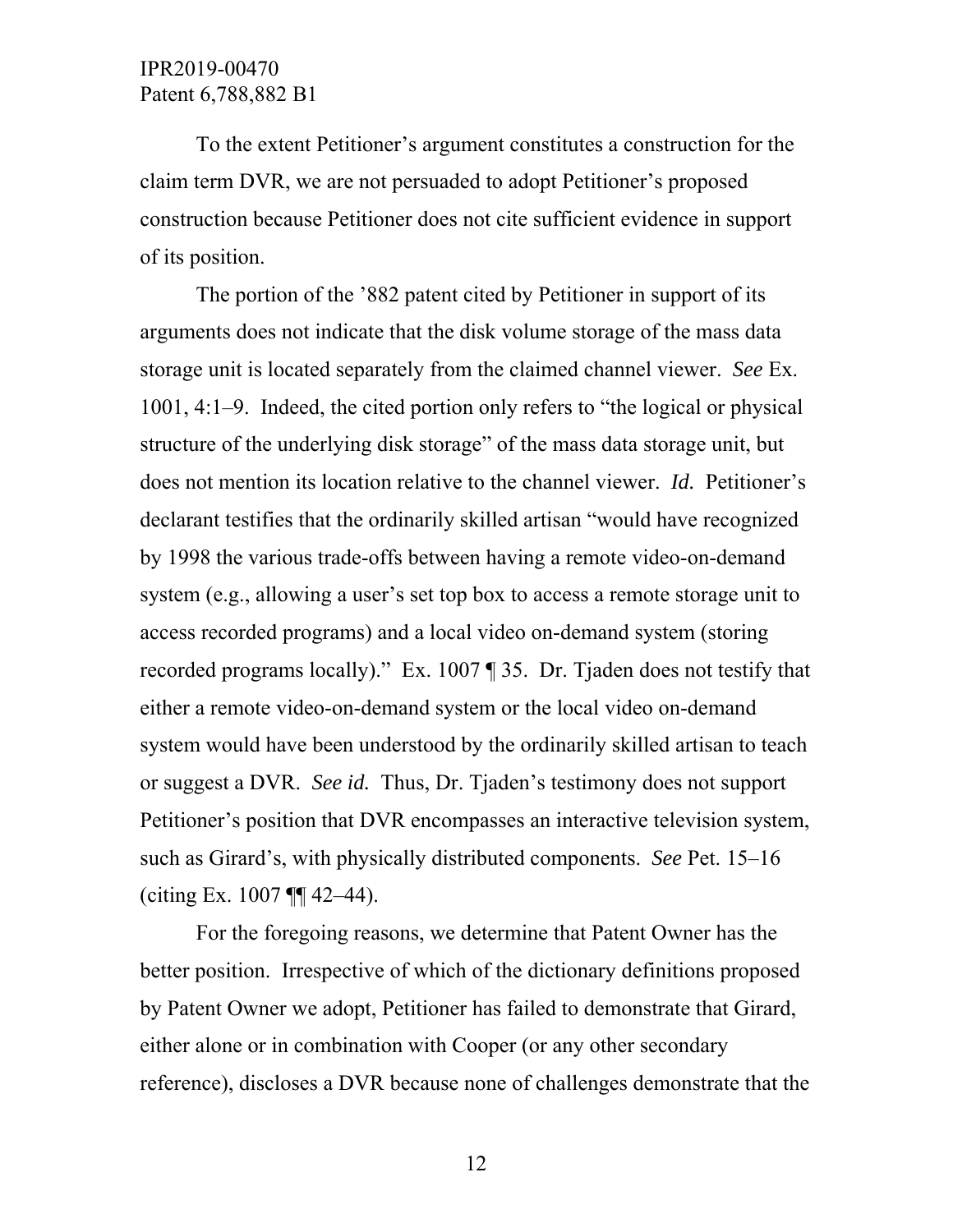references teach or suggest concurrently digitizing broadcast programming and providing VCR-like functionality with respect to earlier-recorded, digitized content, as required by both dictionary definitions. For clarity, we adopt the latter definition, the definition from The Dictionary of Video and Television Technology (Ex. 2005).

#### *2. Other Terms*

Patent Owner and Petitioner each propose constructions for the limitation "concurrently and continuously receives and digitally stores," as recited in claim 1 and "concurrently and continuously digitally storing," as recited in claim 19. Pet. 8–9; Prelim. Resp. 9–10. Patent Owner also proposes to construe "[t]o allow said plurality of stored television broadcast programs to be synchronized with respect to one another," as recited in claim 1 and "to allow said plurality of stored television broadcasts to be synchronized with respect to one another," as recited in claim 19. Prelim. Resp. 10–12. It is not necessary to construe these claim limitations to resolve the controversy before us. *See, e.g.*, *Nidec Motor Corp. v. Zhongshan Broad Ocean Motor Co.*, 868 F.3d 1013, 1017 (Fed. Cir. 2017) ("[W]e need only construe terms 'that are in controversy, and only to the extent necessary to resolve the controversy.'" (quoting *Vivid Techs., Inc. v. Am. Sci. & Eng'g, Inc.*, 200 F.3d 795, 803 (Fed. Cir. 1999))).

*B. Challenged Independent Claims 1 and 19* 

Independent claim 1 recites "[a] digital video recorder (DVR) for recording a plurality of television broadcast programs," and independent claim 19 recites "[a] method of operating a digital video recorder." Petitioner asserts that [t]o the extent the preamble is limiting, Girard teaches, or at least renders obvious, the preamble," because it "discloses an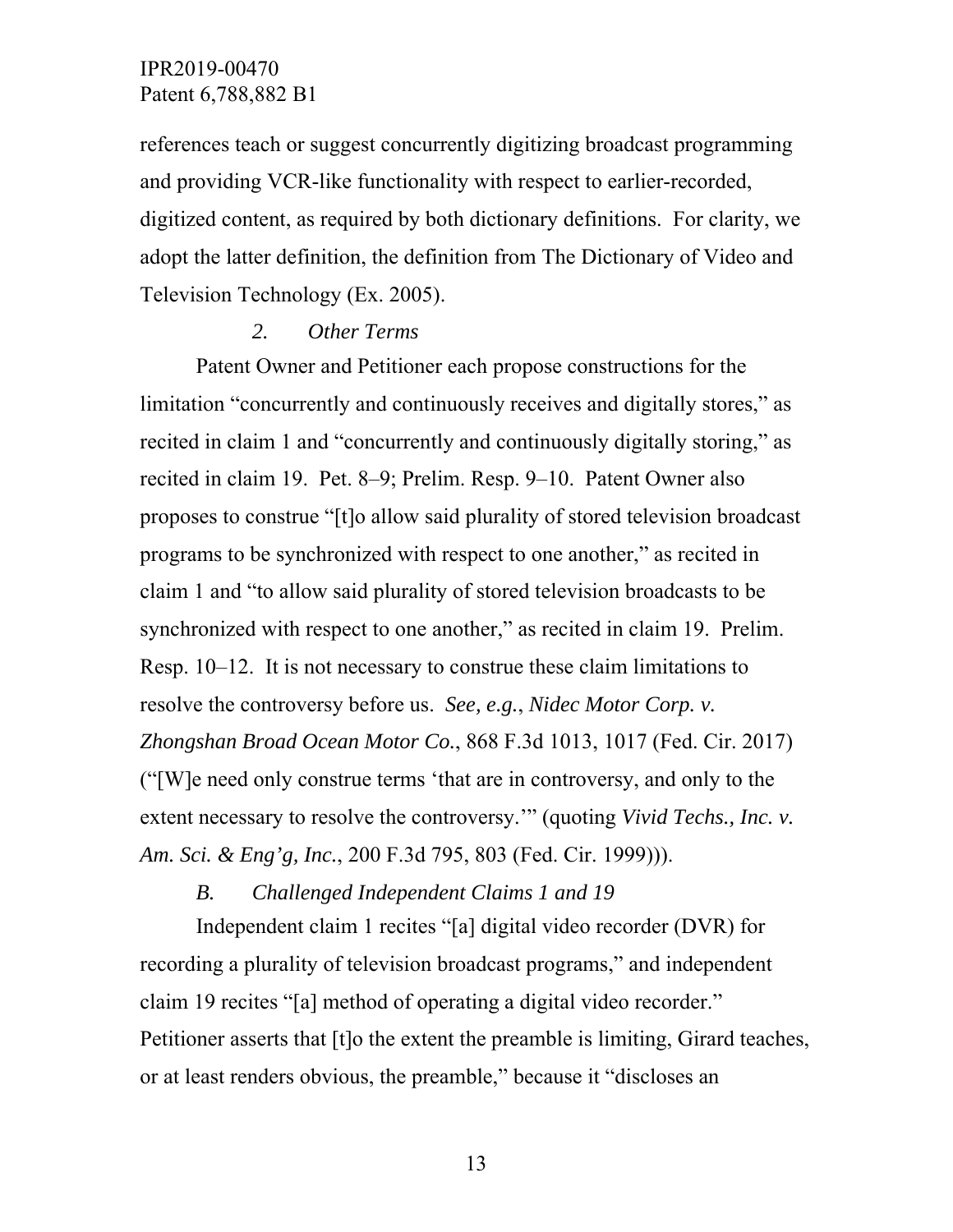1.

'interactive television system,'" which Petitioner identifies as a DVR. Pet. 15–16. According to Petitioner, Girard's interactive television system "includes a head end server coupled to one or more *remote* set top boxes for recording and replaying a plurality of television broadcast programs[.]" *Id.*  at 16 (emphasis added). As reproduced below, Girard depicts in Figure 1 centralized head end server 22 that provides multiple different channels of programs to the set-top box and EPG within each home. *See* Ex. 1003, Fig.



Figure 1 depicts a block diagram of Girard's interactive television system.

Patent Owner contends "Girard does not disclose a DVR at all," but "[i]nstead . . . discloses a video on-demand system in which programs are stored on a centralized server accessible to hundreds of thousands of users." Prelim. Resp. 2. More particularly, Patent Owner argues "[w]hile the electronic program guide runs on a set-top box connected to an end user's television, Girard does not disclose (and Petitioner does not suggest it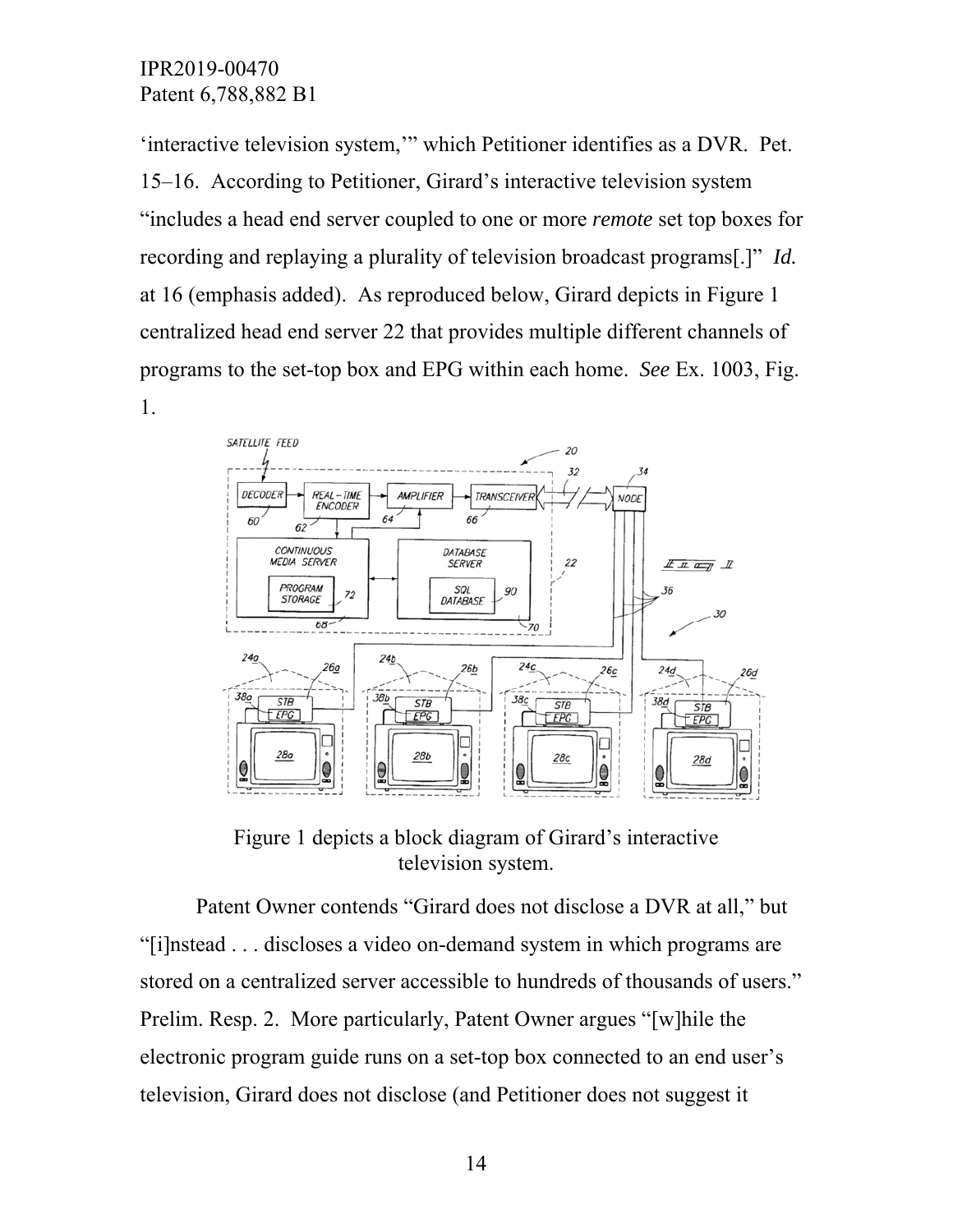discloses) that the set-top box constitutes a DVR; there is no indication that Girard's set-top box stores or allows the recording of television broadcast." *Id.* at 13 (citing Ex. 2002 ¶ 39).

Girard's centralized head end server 22 includes continuous media server 68, which in turn includes program storage 72 that stores the video data streams provided to the end users. *See* Ex. 1003, 4:48–53. Girard's "[c]ontinuous media server 68 is operatively coupled to real-time encoder 62 to record and store the video data streams" in program storage 72. *Id.* Girard also discloses an "EPG [that] is used to scroll to current, past, or future programs," and that "[t]he user selects the desired program title from the depicted program grid." *Id.* at 5:60–63. Girard further discloses that

If the selected program title corresponds to a current program, the real-time video data stream transmitted from head end server is displayed on the television. If the program title from the EPG grid corresponds to a past program, the set-top box requests a previously played program. The head end server retrieves the video data stream of the past program from program store 72 and transmits it to the requesting set-top box for display. If the selected program title corresponds to a future program, the head end server retrieves a video preview clip of the upcoming future program from program store 72 and transmits it to the viewer's set-top box.

*Id.* at 5:63–6:7.

### *1. Concurrency of Recording and Playback of Programs*

 Although Girard discloses playing a requested program in real-time for a requesting (end) user, Girard's disclosure makes clear that the playback of the program is concurrent or simultaneous with the user's *selection* of the program, not with the *recording* of the program at the continuous media server/head end server. *See* Ex. 1003, 5:63–6:7. We are persuaded by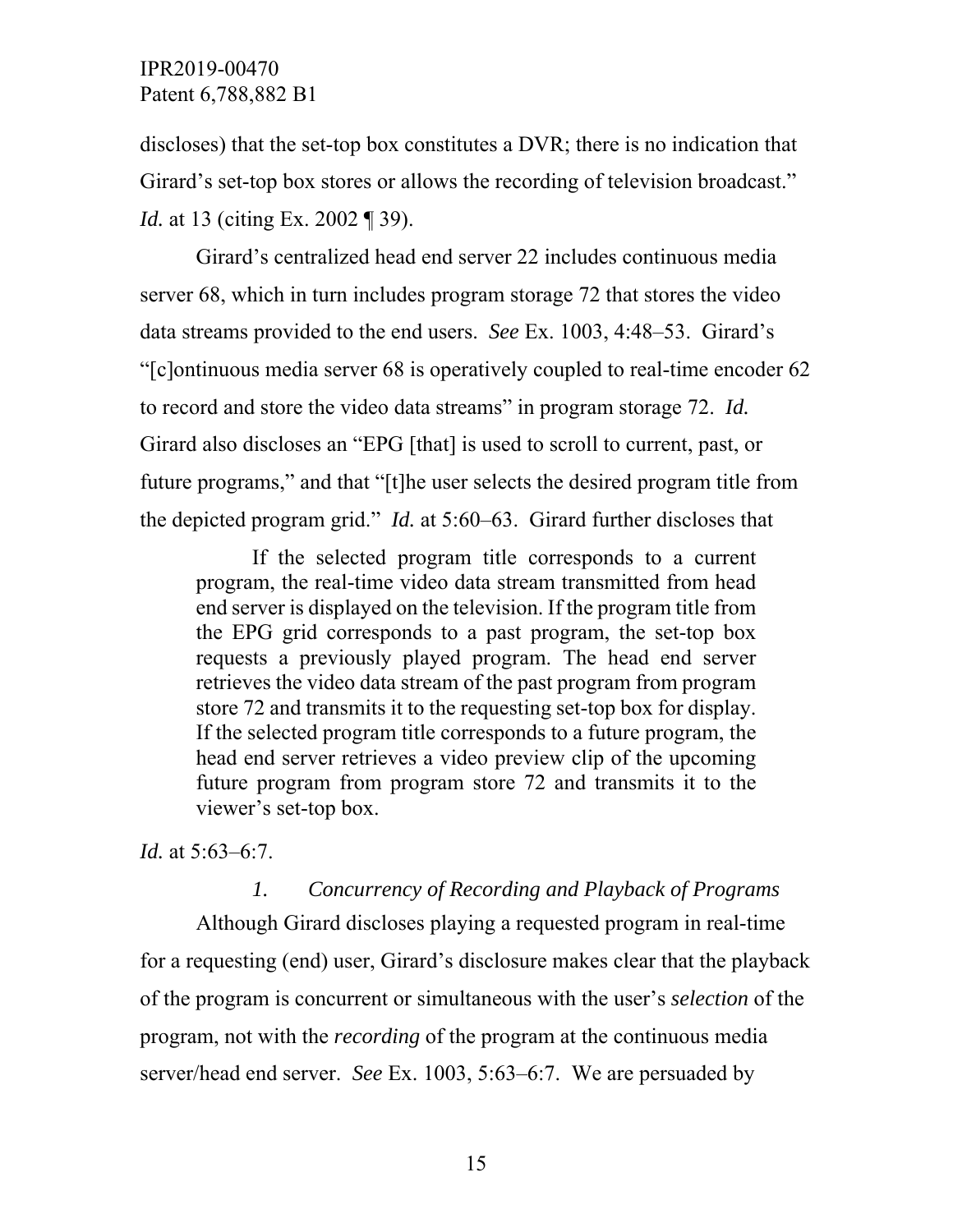Patent Owner's contention that "[i]n Girard, the user of a set-top box has no control over what (or whether) programs are recorded," and that instead, "programs are stored on the on-demand system's head end server (Girard (Ex. 1003) at 4:34-65) and the user has no control over what is recorded or deleted." Prelim. Resp. 14 (citing Ex. 2002  $\P$  42).

As discussed above in Section III.A.1, the definition from the Dictionary of Video and Television Technology requires the DVR to use "an internal hard disk to store compressed audio/video, and has the ability to *record and playback at the same time*." Ex. 2005, 87 (emphasis added). Furthermore, DVRs have the "ability to time shift viewing the program *as it is being recorded*," which is "accomplished by *continuing to record the incoming live program, while retrieving* the earlier part of the program that was just recorded." *Id.* (emphases added)*.* Petitioner does not persuade us, nor does the evidence of record support the finding that recording the program in Girard would have occurred either simultaneously, or even concurrently, with playback of the program.

#### *2. Location of Data Storage Unit*

Petitioner contends that "[c]laim 1 does not specify whether the channel viewer must be locally coupled to the mass storage unit or whether it can be remotely distributed from the mass data storage unit; therefore it should not be construed to be limited to local or remote coupling." Pet. 27. Petitioner further contends that, "to the extent it is argued that claim 1 requires that the channel viewer be coupled to a local mass storage unit, this limitation is nonetheless obvious over the combination of *Girard* and *Cooper*," because "*Cooper* describes a system in which multiple previously-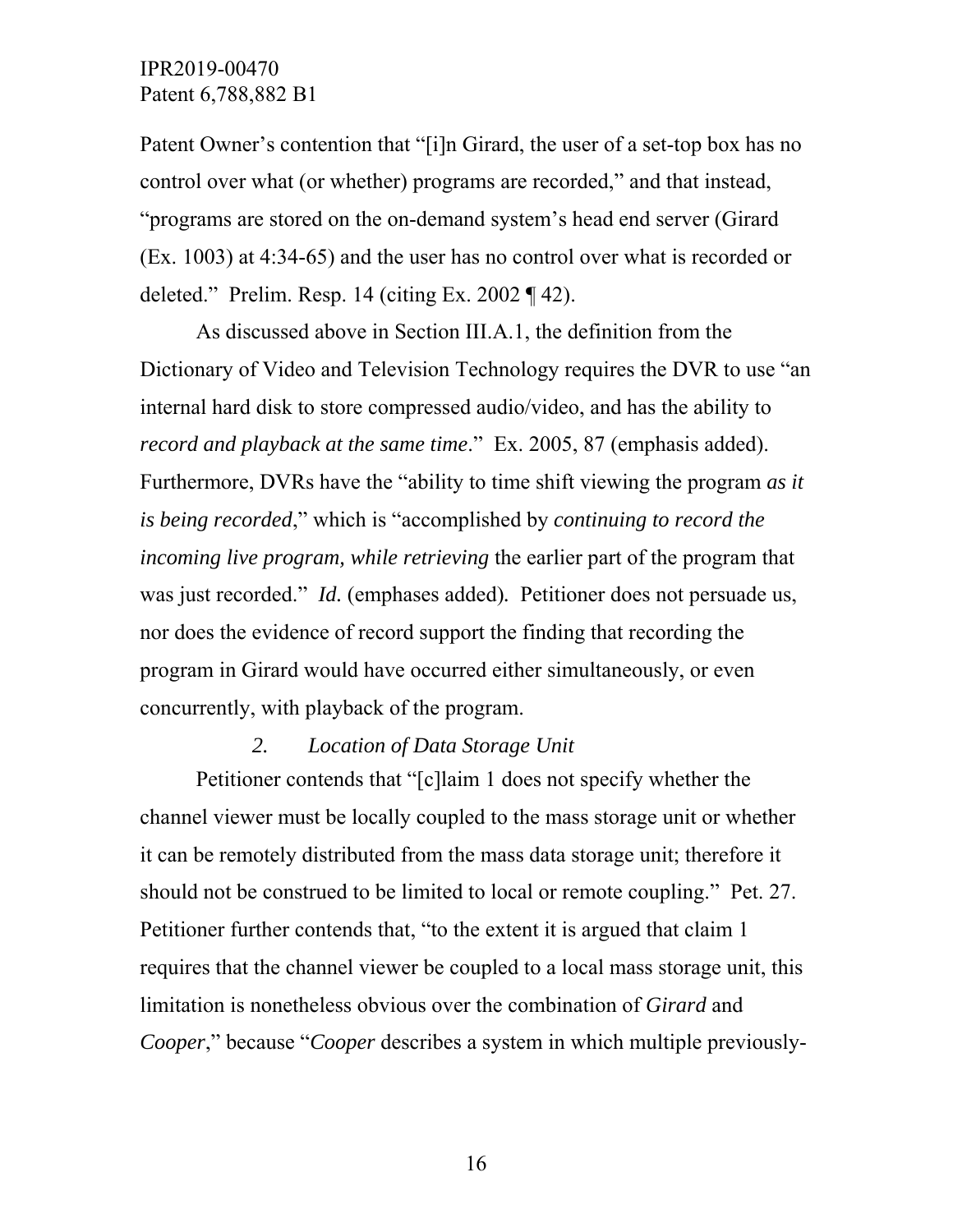played television programs are stored as they are received on a storage unit

('Program Data Storage') that is local to the user display device and

watched at a time and speed convenient to the user." *Id.* 

As the rationale for combining the references, Petitioner contends that Cooper's teaching of

[L]ocal digital storage of multiple television programs simultaneously, in addition to the remote digital storage of multiple television programs simultaneously, as taught by Girard, [would] allow a user to immediately access stored programs without having to stream from the head end server. *See*  Tjaden Decl. (Ex. 1007) at ¶ 53 . . . Further, local storage would allow a user to immediately access recorded programs, including when "offline." *Id.* . . . [T]he specific architecture setup of a digital video recording system, such as Girard's interactive television system, would have been a matter of routine design preference based on two available and predictable applications local or remote storage.

*Id.* at 27–28 (citing Ex. 1007 ¶¶ 34, 35, 53).

Even assuming we were to find Petitioner's rationale for combining Girard and Cooper persuasive, the cited portions of Cooper merely disclose local storage–Petitioner does not contend that Cooper discloses concurrent recording and playback, as required by the construction for DVR set forth above in § III.A.1. *See id.* At most, Petitioner contends "*Cooper* describes a system in which multiple previously-played television programs are stored as they are received on a storage unit ('Program Data Storage') that is local to the user display device and watched at a time and speed convenient to the user." *Id.* at 27 (citing Ex. 1004, [57]; 5:66–6:13; 37:52–60 (claim 1)). Although Petitioner contends "*Cooper* teaches that multiple television programs are simultaneously retrieved and digitally stored in Cooper's Program Data Storage," none of the cited portions of Cooper support the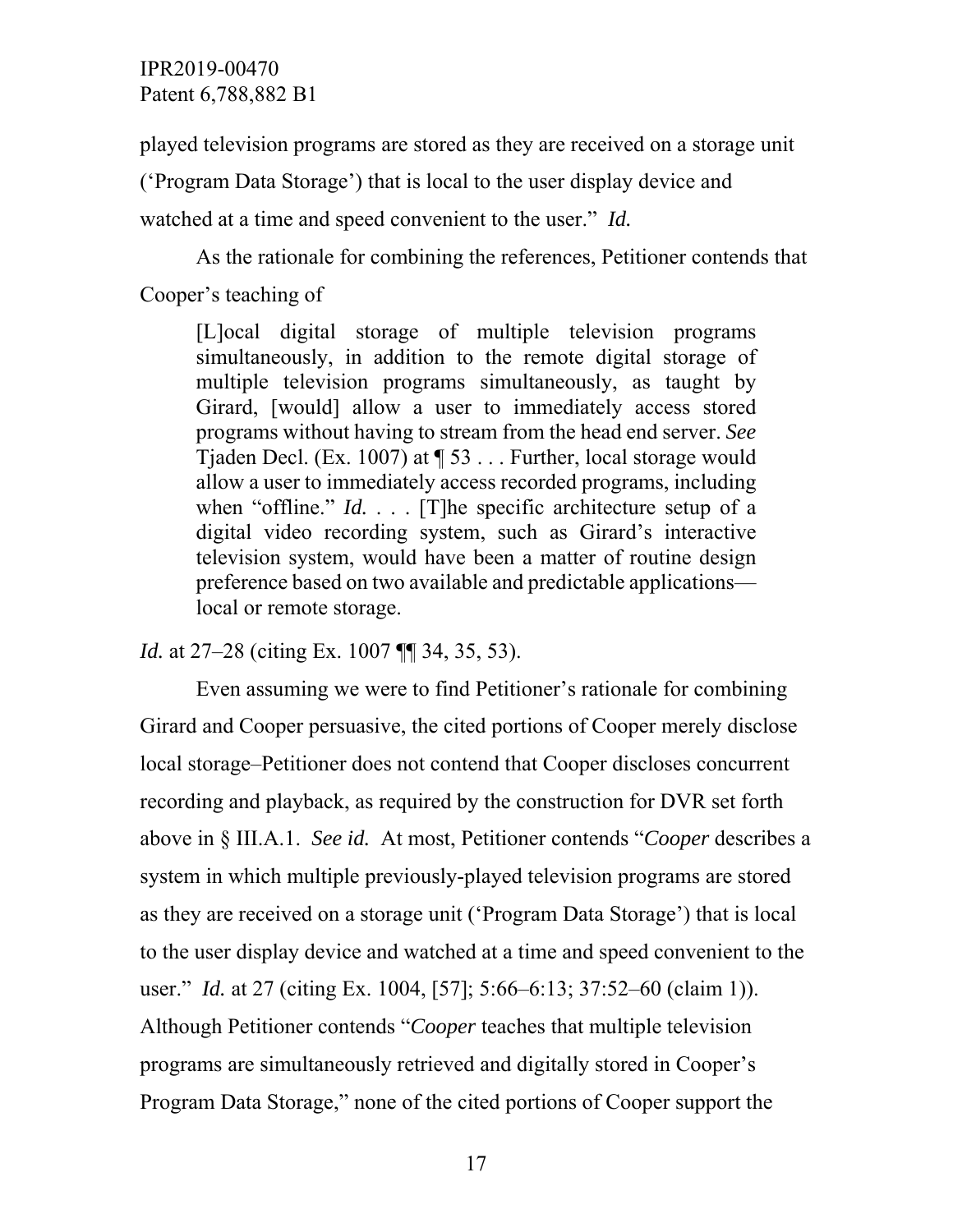finding that recording the television program is concurrent with playback of the television program. *See id.* (citing Ex. 1004, 5:66–6:13; 43:48–49 (claim 40)).

For the foregoing reasons, Petitioner does not demonstrate persuasively that any of the cited combinations teach or suggest a DVR as recited in independent claims 1 and 19. Thus, Petitioner further fails to establish a reasonable likelihood of prevailing in demonstrating that independent claims 1 and 19 are unpatentable.

# *C. Challenged Dependent Claims 2, 3, 5–10, 12, 13, 16–18, 20– 25, 27, 28, and 31–33*

Insofar as Petitioner fails to establish a reasonable likelihood of prevailing in demonstrating that independent claims 1 and 19 are unpatentable, Petitioner also fails to establish a reasonable likelihood of prevailing in demonstrating that dependent claims 2, 3, 5–10, 12, 13, 16–18, 20–25, 27, 28, and 31–33 are unpatentable.

### IV. ORDER

In consideration of the foregoing, it is

ORDERED that the petition for *inter partes* review is *denied* and no trial is instituted.